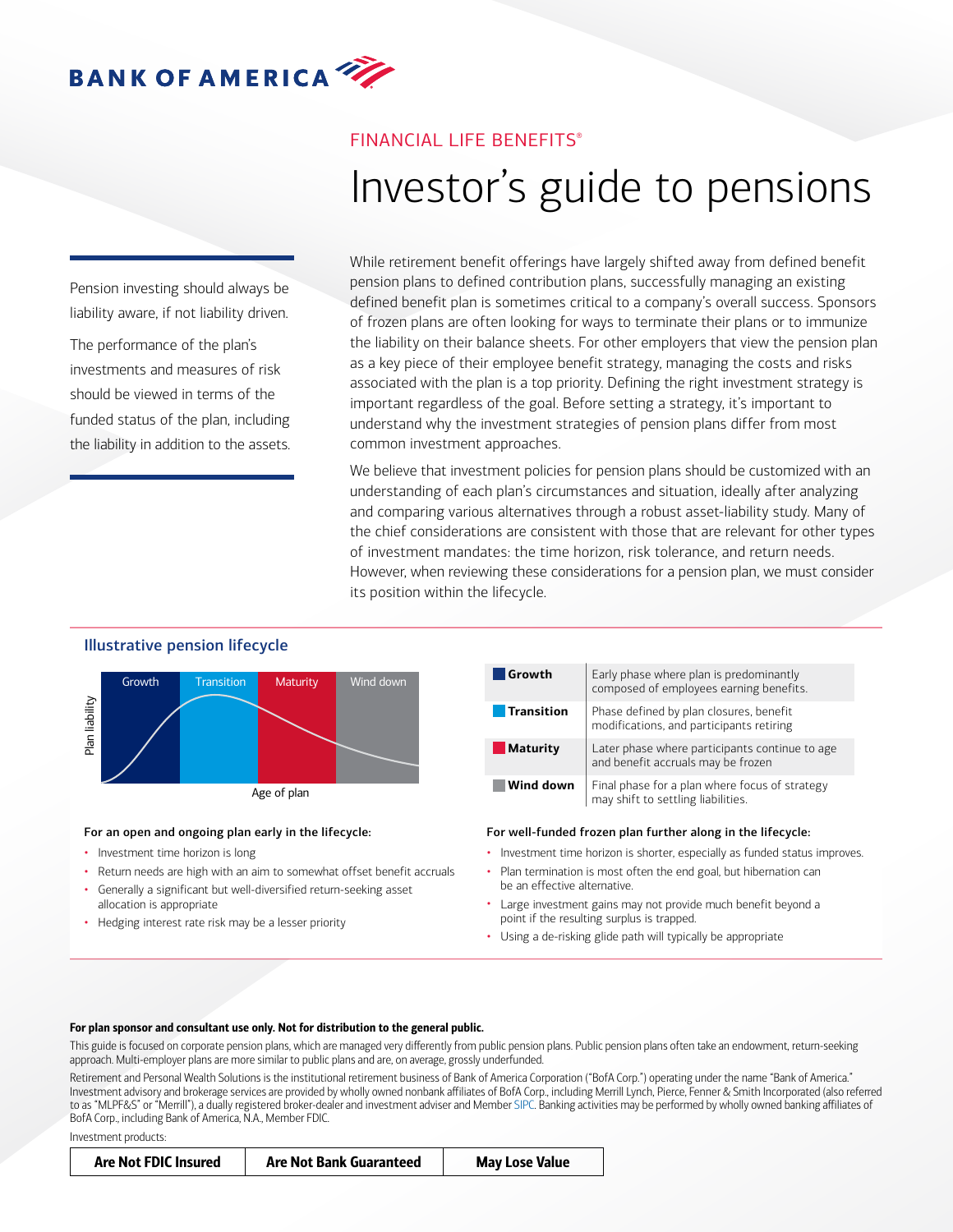#### The liability

A pension plan consists of two primary components: the assets and the liability. Understanding the liability is crucial to developing a strategy to meet the goal of the plan. So, what is the liability and how does it behave?

- A pension liability is the present value of a stream of income promised to the participants of the plan until each participant dies.
- Based on actuarial assumptions, we can estimate how long the plan sponsor would expect to pay these streams of income (see Exhibit 1).
- Discounting these future streams using current high-quality corporate bond rates determines the liability value that will sit on the balance sheet.
	- With the liability on the balance sheet, one can view the liability as a short position in a portfolio of AA long-term corporate bonds. As interest rates go down, the liability goes up and vice versa.
- The balance sheet valuation differs from the ERISA calculation required to file the IRS 5500 and to calculate PBGC premiums. ERISA mandates different interest rates for different purposes, which can lead to drastically different liability valuations.

## Exhibit 1: Future expected plan disbursements by year

*Plan disbursement figure is hypothetical and for illustrative purposes only*



#### The assets

In the most general terms, pension assets are funds set aside to satisfy future benefit payments. Because the assets are intended to satisfy the liability, traditional investment strategies often don't align with or are not appropriate in pension plans. Traditionally, an investment manager's goal is to maximize return while minimizing performance volatility. This approach ignores the liability component and is too narrow a view in most cases, which is why most pension investment strategies take a different approach. When we

look at the various approaches a plan sponsor can take with the assets, it's important to understand that the sponsor can have varying degrees of risk tolerance and return requirements. This will ultimately drive the percentage of assets that will not be dedicated to behaving like the liability.

#### Risk and return

Understanding the risk appetite for the plan will help the plan sponsor develop an investment program that they will be able to stick with through market cycles. The drivers of risk appetite are plan funding status, free cash flow generation and cyclicality of business earnings.

|  | Risk appetite |
|--|---------------|
|--|---------------|

| High | Plan sponsor willing to let market<br>work and takes a longer-term view<br>on managing the plan.                                                                 |
|------|------------------------------------------------------------------------------------------------------------------------------------------------------------------|
| l ow | Plan sponsor wants to minimize funded<br>status and pension expense volatility<br>and is willing to offset future asset<br>growth with additional contributions. |

It's also important to note that the risk appetite of the pension plan's investment strategy may not necessarily reflect the risk appetite of the broader organization. Management may be risk-on in other areas of the company and offset by being risk-off in the pension plan, or the converse could also be true under unique circumstances.

#### Asset categories

A traditional investor's portfolio is frequently made up of equities to drive growth and short-duration bonds to reduce risk exposure, and, occasionally alternative investments to provide additional diversification. The assets within pension plans are viewed in two separate categories: those that will track in-line with the liability and those that are expected to outperform the liability (return-seeking assets).

| Liability-matching assets | Return-seeking assets    |
|---------------------------|--------------------------|
| Long-duration corp bonds  | Equities                 |
| Long-duration Treasurys   | Fixed income             |
| <b>STRIPS</b>             | Alternatives (hedge, PE) |

Liability-matching assets are generally constructed from long and intermediate corporate bonds as well as some extended-duration Treasury instruments. Return-seeking assets are made up of equities, short-duration bonds and alternative investments.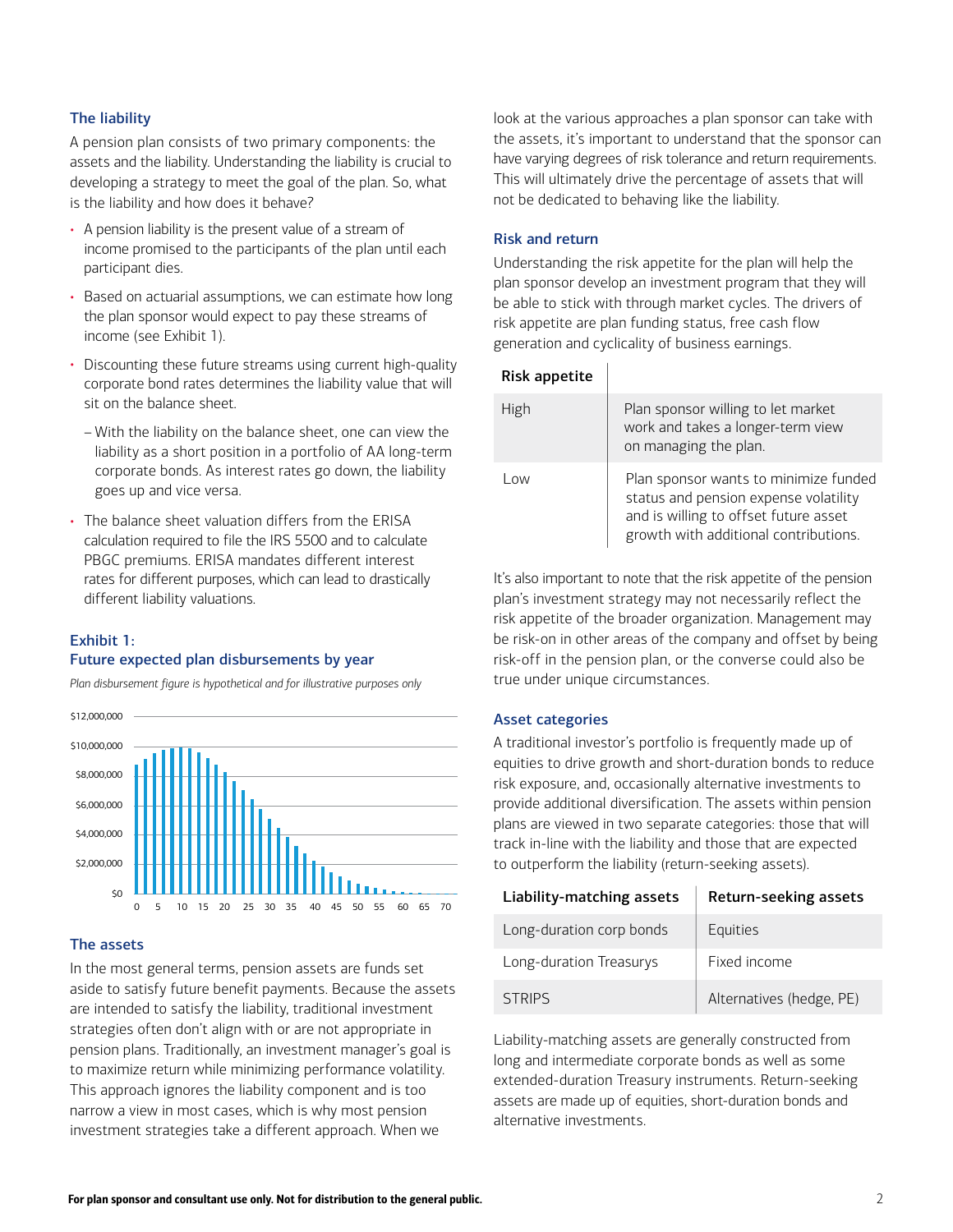Plans with a lower risk appetite will have a higher allocation to liability-matching assets. This will reduce the fund status volatility and allow the plan to track more closely to the liabilities. This is achieved through liability-driven investing.

### LDI

Liability-driven investing, or LDI, is an asset management technique of mirroring the liabilities. Knowing that the balance sheet obligation is like a hypothetical short position in a structured portfolio of AA corporate bonds, an offsetting portfolio can be constructed to match that liability — in this case, the long position in the "same" portfolio of structured AA corporate bonds used to value the liabilities. *Any allocation outside of this can be viewed as active share in the portfolio and can lead to active risk.*

### ALM study

In determining an appropriate strategy for the plan, an asset liability modeling, or ALM, study is often the best starting point. An ALM study benchmarks the assets to the liabilities and is able to examine the risks within the plan more accurately by considering how different portfolios behave relative to pension metrics like contributions, expenses and funded status. This will allow the plan sponsor to evaluate various strategies with respect to their plan-specific risks and goals.

#### De-risking

As a plan makes positive steps toward its goal, it is important to protect the progress achieved. A de-risking glide path is the dynamic and rule-based asset allocation strategy by which a pension plan's strategic asset allocation becomes more conservative as the funded status of the plan improves.

We believe de-risking glide paths are appropriate for most pension plans because:

- Plan investments must be managed in a fiduciary capacity focused on what's best for plan participants. Those participants generally prefer a high likelihood of fullyfunded benefits over risk-taking to potentially achieve over-funding.
- A plan's hurdle rate (the annual investment return required to maintain the same funded status) declines as funded status improves.
- Funded status improvement likely shortens the remaining time-horizon for a plan, especially if it is frozen.
- The structure of the PBGC variable rate premium and restrictions on recovering surplus assets following a plan termination both create asymmetrical risk profiles which support the use of glide paths.

#### Plan Termination

Plan termination is a heavily regulated process by which all liabilities of a pension plan are settled via voluntary lump sums and annuities, culminating in the elimination of the plan. The process takes 1–2 years and includes several customized participant communications and regulatory filings. Annuities are purchased at the end of the overall termination process by a responsible fiduciary seeking out one of the safest available annuity providers.



# Exhibit 2: Example of a de-risking path